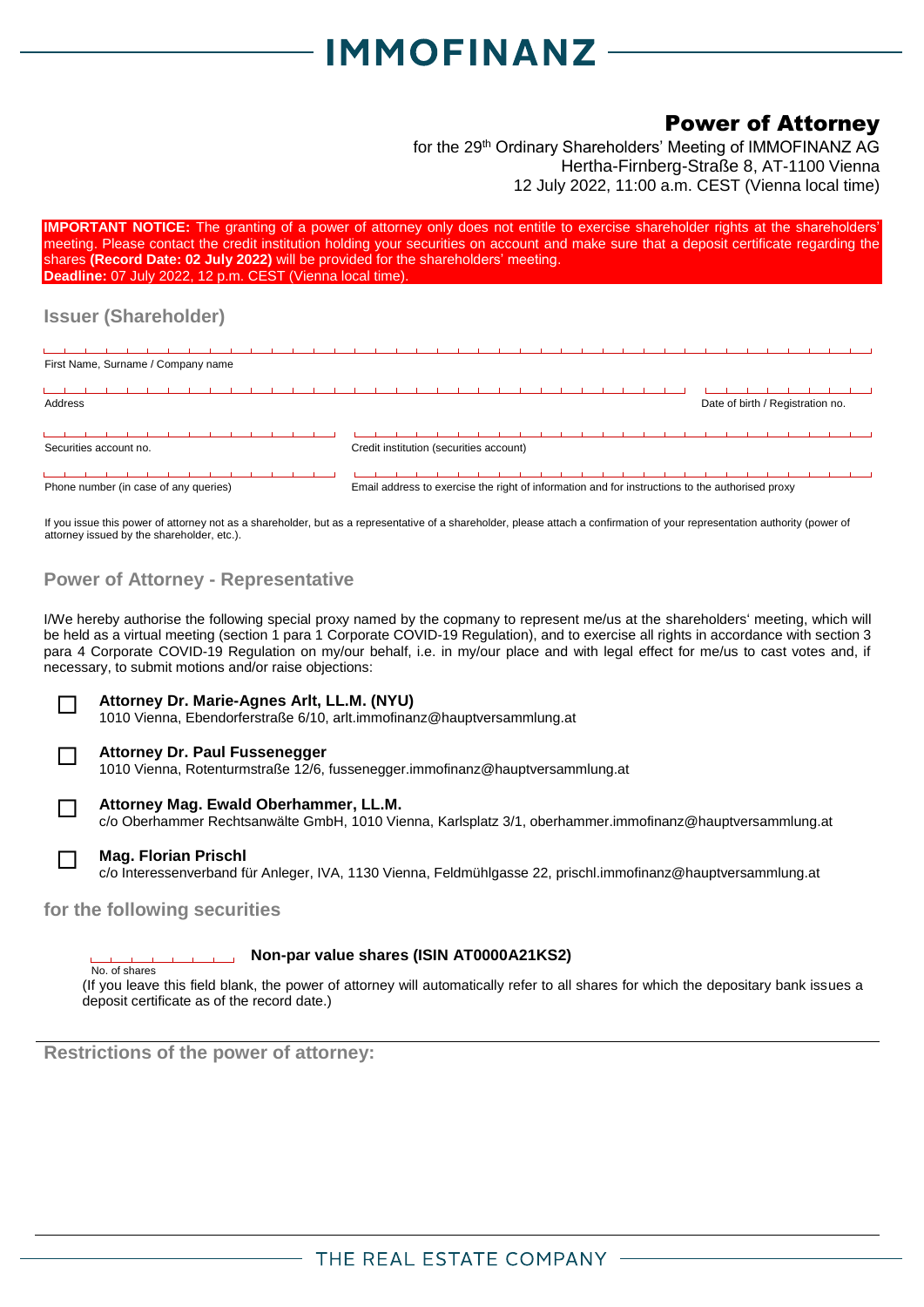# **IMMOFINANZ-**

# Instruction form

for the 29<sup>th</sup> Ordinary Shareholders' Meeting of IMMOFINANZ AG Hertha-Firnberg-Straße 8, AT-1100 Vienna 12 July 2022, 11:00 a.m. CEST (Vienna local time)

I/We instruct the above-mentioned proxy representative to cast my/our vote for the respective draft resolution from the Executive Board or Supervisory Board as follows (*mark the appropriate box; if no instruction is given, the proxy representative will abstain from voting*):

|                 | Agenda items (short form)<br>(Please tick in the box $\boxtimes$ ; don't use a red pen)                                                                                                                                                                                                                                                                                                                                                                                                                                                                                                                                  | For the<br>motions | <b>Against the</b><br>motions | <b>Abstention</b> |
|-----------------|--------------------------------------------------------------------------------------------------------------------------------------------------------------------------------------------------------------------------------------------------------------------------------------------------------------------------------------------------------------------------------------------------------------------------------------------------------------------------------------------------------------------------------------------------------------------------------------------------------------------------|--------------------|-------------------------------|-------------------|
| 2.              | Appropriation of the balance sheet profit stated in the financial statements<br>for the business year 2021.                                                                                                                                                                                                                                                                                                                                                                                                                                                                                                              | $\Box$             | $\Box$                        | $\Box$            |
| 3.              | Approval of actions of the members of the Executive Board for the<br>business year 2021.                                                                                                                                                                                                                                                                                                                                                                                                                                                                                                                                 | $\Box$             | $\Box$                        | $\Box$            |
| 4.              | Approval of actions of the members of the Supervisory Board for the<br>business year 2021.                                                                                                                                                                                                                                                                                                                                                                                                                                                                                                                               | $\Box$             | $\Box$                        | $\Box$            |
| 5.              | Remuneration of the Supervisory Board members.                                                                                                                                                                                                                                                                                                                                                                                                                                                                                                                                                                           | $\Box$             | $\Box$                        | $\Box$            |
| 6.              | Election of the auditor for the annual financial statements and consolidated<br>financial statements for the business year 2022.                                                                                                                                                                                                                                                                                                                                                                                                                                                                                         | $\Box$             | $\Box$                        | $\Box$            |
| 7.              | Resolution on the remuneration report for the remuneration of the members<br>of the Executive Board and the Supervisory Board for the business year<br>2021.                                                                                                                                                                                                                                                                                                                                                                                                                                                             | $\Box$             | $\Box$                        | $\Box$            |
| 8.              | Resolution on authorisations of the Executive Board for the repurchase<br>and sale of treasury shares (and to dispose the treasury shares) other than<br>via the stock exchange or via a public offering, also with an authorisation of<br>the Executive Board to exclude the shareholders' rights to a pro-rata disposal<br>of their shares as well as to a pro-rata purchase of shares (exclusion of<br>subscription rights) and the authorisation of the Executive Board to redeem<br>treasury shares.                                                                                                                | $\Box$             | □                             | $\Box$            |
| 9.              | Authorisation of the Executive Board to issue convertible bonds and<br>exclusion of the shareholders' subscription rights, together with the<br>revocation of the existing authorisation to issue convertible bonds in the<br>unused amount as well as conditional increase of the share capital<br>(section 159 para 2 item 1 Austrian Stock Corporation Act) and<br>cancellation of existing conditional capitals in the unused amount as<br>well as corresponding amendments to the Articles of Association in<br>Article 4 (Registered Capital and Shares).                                                          | $\Box$             | □                             | $\Box$            |
| 10 <sub>1</sub> | Resolution on a new authorisation of the Executive Board to increase the<br>share capital pursuant to Section 169 Austrian Stock Corporation Act<br>(authorized capital) against contributions in cash and/or in kind including the<br>authorisation of the Executive Board to exclude the shareholders'<br>subscription rights, together with the revocation of the authorisation<br>granted to the Executive Board to increase the share capital (authorized<br>capital) in the unused amount and together with the related amendments to<br>the Articles of Association in section 4 (Registered Capital and Shares). | $\Box$             | □                             | $\Box$            |
| 11.             | Resolution on the remuneration policy for the Executive Board.                                                                                                                                                                                                                                                                                                                                                                                                                                                                                                                                                           | $\Box$             | $\Box$                        | $\Box$            |
| 12.             | Elections to the Supervisory Board.                                                                                                                                                                                                                                                                                                                                                                                                                                                                                                                                                                                      | □                  | □                             | $\Box$            |

If individual items are to be voted on separately as part of a resolution, instructions issued for this proposal apply accordingly for each individual vote.

| Other voting items<br>(Please tick in the box $\boxtimes$ ; don't use a red pen)                                                                                                                                                                                                                                             | <b>For</b> the motions | <b>Against</b><br>the<br>motions | Abstention |
|------------------------------------------------------------------------------------------------------------------------------------------------------------------------------------------------------------------------------------------------------------------------------------------------------------------------------|------------------------|----------------------------------|------------|
| In the event of new or amended motions by one or more<br>shareholders which are only published on the company's website<br>after the record date or which are only submitted or amended in the<br>course of the shareholders' meeting, I instruct the proxy holder to<br>vote in accordance with the following instructions. |                        |                                  |            |